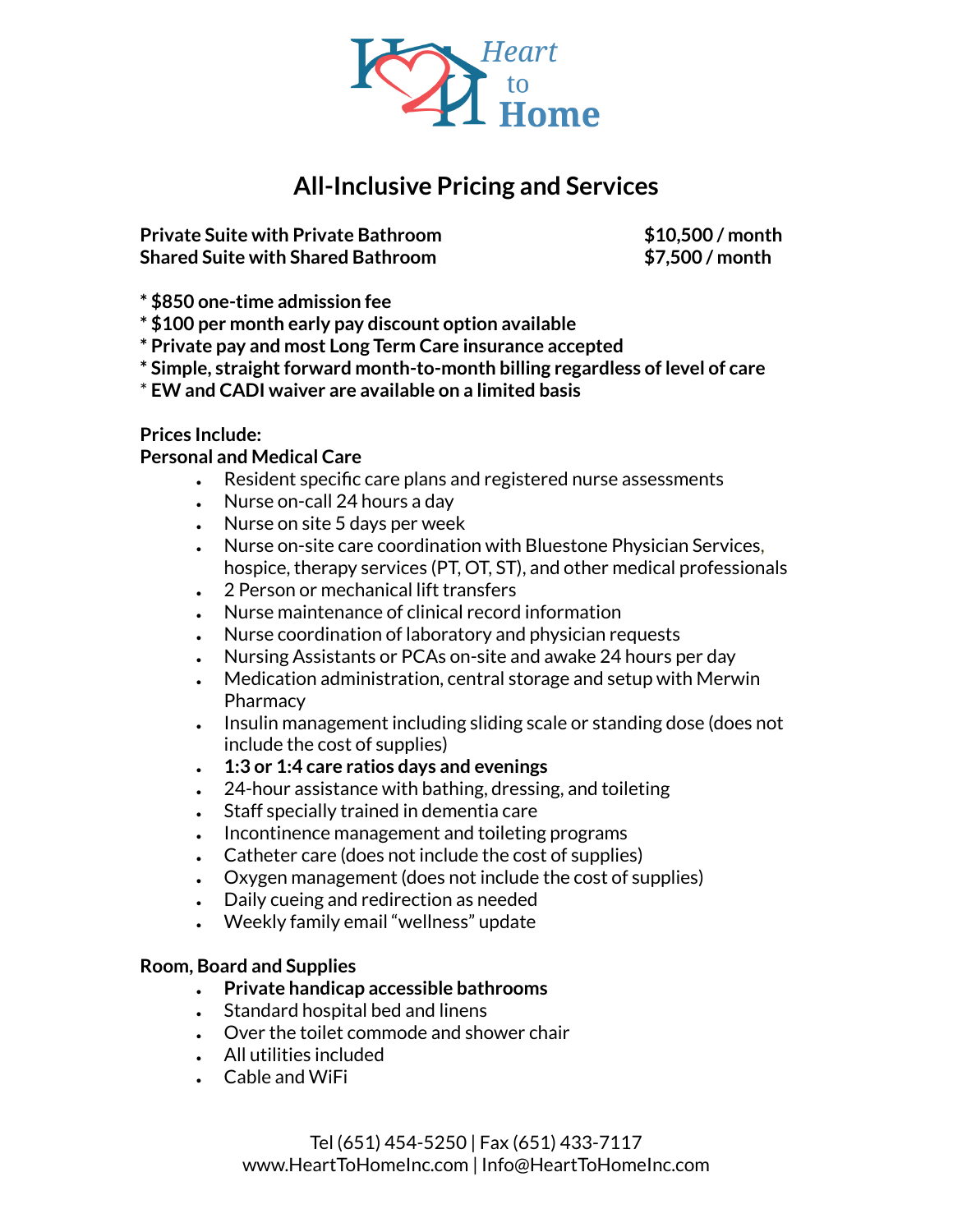

- $\cdot$  Room furnishings by request
- $\bullet$  Mechanical lifts (hydraulic full body lift and sit-to-stand lift)
- Bathroom supplies; hand soap, toilet paper, wet wipes, gloves, towel service, most toiletries and standard incontinence products
- $\cdot$  Weekly housekeeping and maintenance
- Laundry and linen service

#### **Therapy and Spa Services**

- Physical, Occupational and Speech therapy by referral
- $\cdot$  Intergenerational therapy
- $\cdot$  Pet therapy
- $\cdot$  Aroma therapy
- Manicures and pedicures
- $\bullet$  Massage therapy by referral
- $\cdot$  Hair stylist by referral

## **Spiritual and Emotional Care**

- $\bullet$  Daily reflections, prayer before bed / dinner, spiritual readings
- Friend and family support services
- Individual resident memory boards
- $\cdot$  Spiritual coordination with local organizations

## **Safety, Security and Home Environment**

- Monitored security system
- Smoke detectors, carbon monoxide detectors and fire extinguishers
- Fenced and secured outdoor decks and patios (varies by location)
- $\cdot$  Fully furnished common areas
- $\cdot$  Personal gardening areas by request
- Private family visitation areas (varies by location)
- Sprinkler system (varies by location)

## **Meals and Snacks**

- $\cdot$  3 wholesome meals daily; special dietary needs provided
- Breakfast made-to-order
- $\bullet$  Dinners provided by Let's Dish
- Monitored food and fluid intake
- Specialized diets as prescribed by physicians (pureed, mechanical soft, thickened liquids)
- Resident specific snacks
- One-on-one feeding assistance available